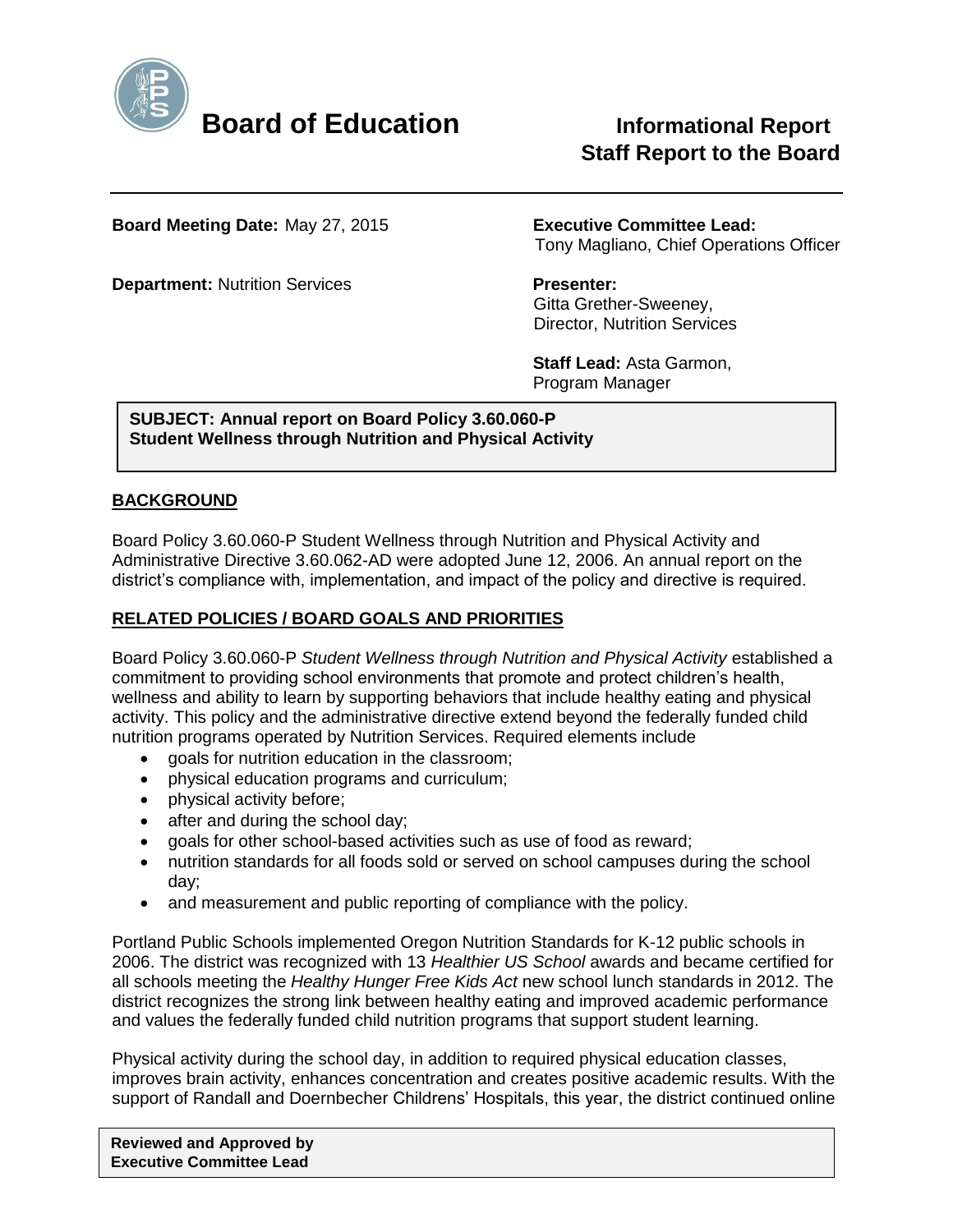access to *HealthTeacher.com*. This on-line program provides teachers with mini-lessons on nutrition, physical, activity, and other health topics. *HealthTeacher.com* provides online health lessons and interactive tools for grades K-12 in 10 health education content areas and new lessons have activities aligned with the Common Core. However, this is not an adopted health curriculum and should not be viewed as a substitute to a curriculum. *GoNoodle*, a module of

*HealthTeacher.com*, is designed for elementary aged students and has increased participation in SY14-15 over SY13-14. *GoNoodle* provides easy brain break activities for teachers to use with students ranging from 3 minutes long and up. This school year students have logged over 62 thousand hours of physical activity through the program. The net impact has been students moving more throughout the day thereby hopefully reducing disruption due to restlessness.

Here are a few snapshots of school successes. This is by no means intended to be a comprehensive list of activities across the district but rather some of the highlights:

- Robert Gray Middle School was recognized this year for both a *Fuel Up to Play 60 Award* and an *Oregon School Wellness Award*. Robert Gray continues to increase its school wide focus on wellness through nutrition, physical activity and young-adolescent appropriate practices. The school values movement all day, every day, as well as good nutrition with parent and student input on hot lunch choices. They maintain a garden, participate in the Adopt-a-Farmer program, and work with SOLVE to teach the value of the environment using the adjacent woods as a healthy space.
- Lent School was also a recipient of an *Oregon School Wellness Award* this school year. Lent was recognized for their strides in creating a school environment that embraces student wellness from physical activity, healthful eating as well as their very active school garden. Lent achieved this by partnering with OSU SNAP-Ed, School Uniting Neighborhoods, Growing Gardens, and Playworks.
- Whitman was awarded a *Fuel Up to Play 60* grant by the Dairy Council.
- Marysville School is in the third year of *MindUp*, a program that teaches students and teacher skills to be more mindful, present, and communicative by expressing compassion, kindness, and gratitude. This school year Marysville has decreased office referrals by 59% and suspensions by 57% over last school year. Creative Science, James John, and Clarendon will be implementing *MindUp* next school year.
- At the high school level, Benson *Fit2Live* continues to be a model for high school wellness programs. Lincoln developed a "whole child" approach to wellness and Wilson is the only high school in the country to offer three sections of a mindfulness class for credit.

Nutrition Services continues to be a leader in bringing local healthful foods to Portland students. As a member of School Food FOCUS, a national collaborative that leverages the procurement power of large urban school districts, Portland Public Schools Nutrition Services is helping to create demand for sustainable antibiotic free chicken in schools. Nutrition Services has focused on increasing local food purchasing since 2006 and continues those efforts with grant assistance from a USDA *Farm to School Grant* and an *Oregon Farm to School Grant*. These grants funded educational farm visits for Nutrition Services kitchen staff, and lettuce starts to grow food for school salad bars in four elementary schools.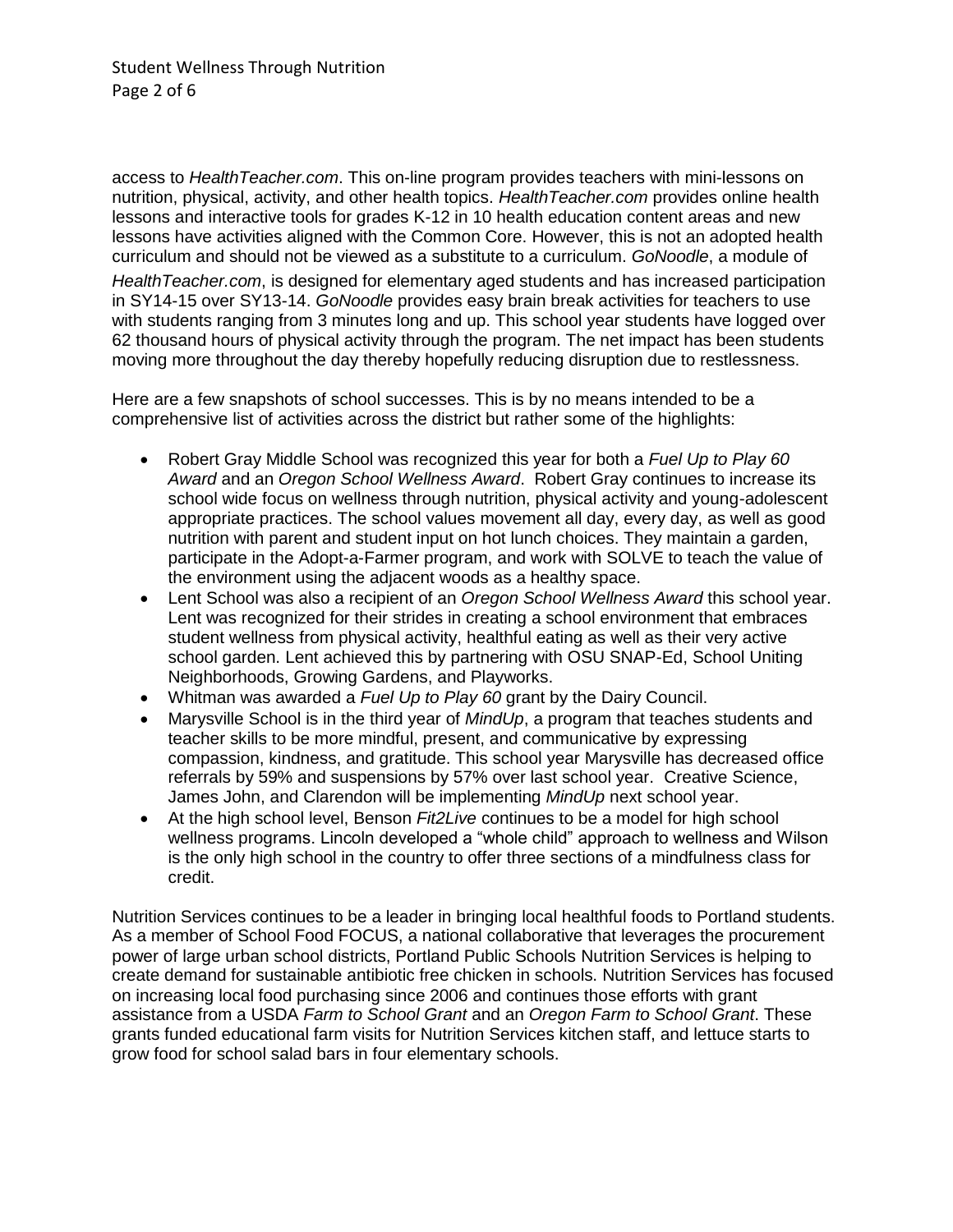Student Wellness Through Nutrition Page 3 of 6

This school year, all vending machines except for those selling water were removed from all high schools. This brings our buildings housing students into compliance with district policies. Fresh Fruit and Vegetable Program grants were awarded and continued at 22 schools: Boise-Eliot/Humboldt K-8, Cesar Chavez K-8, Faubion K-8, George MS, Grout K-5, Harrison Park K-8, James John K-5, Kelly K-5, King K-8, Lane MS, Lee K-8, Lent K-8, Marysville K-8, Peninsula K-8, Rigler K-8, Rosa Parks K-5, Scott K-8, Sitton K-5, Vestal K-8, Whitman K-5, Woodlawn K-8 and Woodmere K-5. All students at these schools are provided with an additional fresh fruit or vegetable snack each day which is served in the classroom to help inspire life-long healthy eating habits.

#### **PROCESS / COMMUNITY ENGAGEMENT**

Portland Public Schools Nutrition Services, the Office of Partnership and Development, the Office of Teaching and Learning, Student Services and school principals continue to engage with internal and external partners and community organizations to support the goal of providing school environments that promote and protect children's health, wellness and ability to learn. The following partners have made significant contributions to the district in the area of health and wellness:

- *HealthTeacher.*com and *GoNoOdle* funded by Doernbecher Children's Hospital, OHSU and Randall Children's Hospital, Legacy Emanuel
- Oregon State University (OSU) Extension SNAP-Ed
- Growing Gardens Youth Grow Program
- Schools Uniting Neighborhoods (SUN) Programs
- Multnomah County Public Health
- Northwest Food Buying Alliance lead by Ecotrust
- Oregon Department of Agriculture
- Oregon Department of Education Child Nutrition
- Nutrition Education Services/Oregon Dairy Council
- Safe Routes to Schools, Portland Bureau of Transportation
- Playworks Pacific Northwest
- Multnomah Education Service District School Health Services
- Multnomah County School Based Health Centers (SBHC)
- Portland Earth Art and Agriculture Project

## **ALIGNMENT WITH EQUITY POLICY IMPLEMENTATION PLAN**

Health disparities are known nationally and locally to adversely impact students of color. Therefore, to address inequities in PPS, the physical and emotional wellbeing of our students must be considered when aligning with the equity policy. A number of steps have been taken in this direction.

For example, this fall the district implemented the Community Eligibility Provision program which allowed 25 Portland schools to serve breakfast and lunch at no charge to all students. In addition, the Community Eligibility Provision program relieves families of the paperwork burden posed by the requirement to submit annual free and reduced-price meal applications. This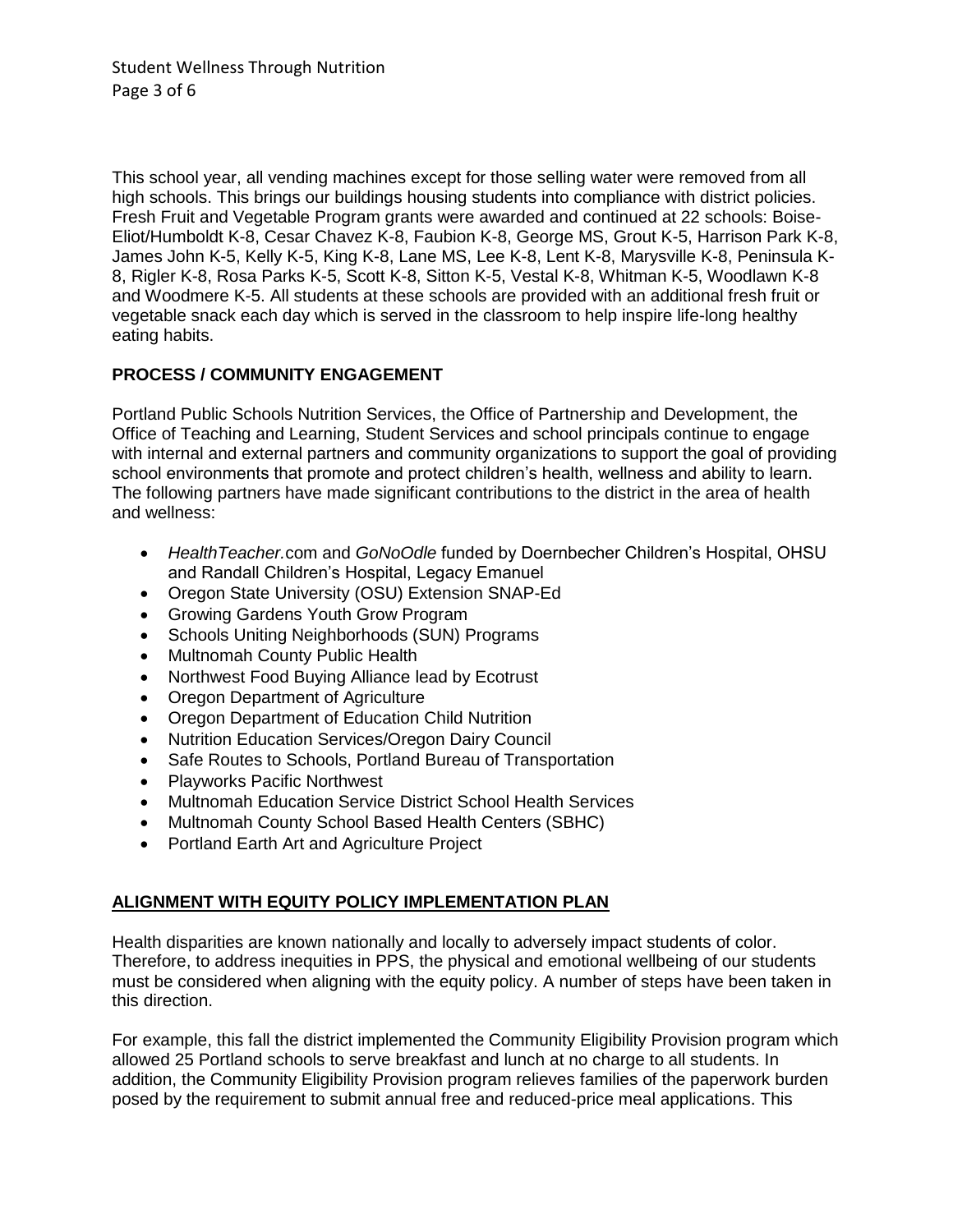system reduces the stigma around the school meal program and it helps insure that the basic nutritional needs of our students are being met.

In addition to implementing the Community Eligibility Provision, Nutrition Services operates five federal child nutrition programs that support learning and provide a safety net to protect families from hunger and food insecurity. These programs support income households and there is high participation among communities of color.

Serving breakfast after the bell at no charge to all students is a recognized best practice for student achievement so Nutrition Services will continue to meet with administrators to ensure that we are providing students with access to school breakfast as part of their scheduled school day at eligible schools.

PPS's partnership with Schools Uniting Neighborhoods (SUN) continues to thrive and support students across the district, including students of color and students with low socio-economic status. SUN programs in high need schools, offer added nutrition through the supper program and additional opportunities for physical activity. By the end of school year 2014-15, PPS and SUN will have served an estimated 263,800 suppers across the district.

Looking forward to next fall, all students who qualify for reduced price lunch will be able to eat free of charge. The Oregon State legislature passed a bill that will require the state to cover the \$0.40 for each reduced priced students lunch. A similar policy is already in place for breakfast. As a result, all students who qualify for reduced priced meals will eat free of charge. This alleviates a burden on families who are struggling financially. This will impact an estimated 1,537 PPS students. (In PPS, based on May 2015 enrollment numbers, 17,199 students are eligible for breakfast and 11,795 students for lunch at no charge.)

#### **BUDGET / RESOURCE IMPLICATIONS**

The Local School Wellness Policy requirement was established by the *Child Nutrition and WIC Reauthorization Act of 2004*(P.L. 108-265, Section 204), and further strengthened by the *Healthy, Hunger-Free Kids Act of 2010* (P.L 111-296). It required districts participating in the National School Lunch Program and/or School Breakfast Program to develop a local school wellness policy that promotes the health of students and addresses the growing problem of childhood obesity. Neither law authorized funding for local school districts.

All Portland students, families and staff would benefit from an increased investment in district wellness and promotion of healthy school environments. Since 2006, the Superintendent's Wellness Advisory Committee has made annual recommendations to fund a District Wellness Policy Coordinator to oversee wellness policy implementation and bring attention to policy areas that extend beyond the responsibilities of Nutrition Services. The district made gains when there was federal grant funding for a District Wellness Policy Coordinator from October 2010 to March 2012 and installed new water fountains, bike racks, implemented a PE curriculum, and built a wellness website.

Investments are also needed in the curriculum areas of health and physical education at all grade levels. Teachers on Special Assignment (TOSAs) for these content areas were eliminated in 2009-10. Attention to Physical Education and Health content areas is required for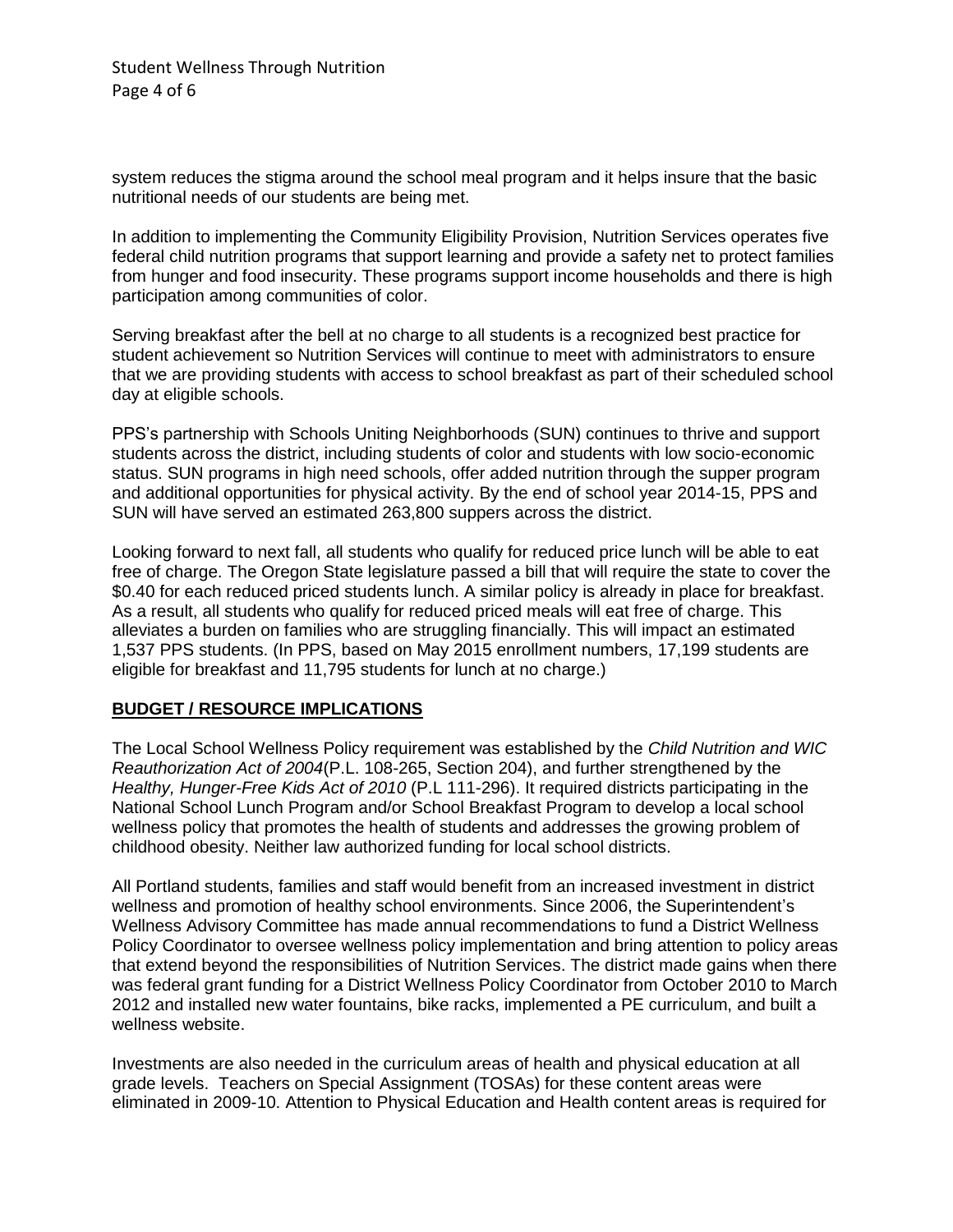successful wellness policy implementation and the state physical education requirements starting in the fall of 2017.

Nutrition Services staff facilitated the Superintendent's Wellness Advisory Committee meetings through 2013-14, but staff transitions, loss of two volunteer chairs and six members put meetings on hold for the school year. In SY14-15, the Superintendent's Wellness Advisory Committee met four times. The committee discussed how to reorganize itself and its work. However, with new state legislation on a la carte foods and the final federal rule on school wellness still pending, a revision of the administrative directive was delayed. The Superintendent's Wellness Advisory Committee includes district staff from the Office of Schools, the Office of Teaching and Learning, Community Involvement and Public Affairs, Student Services, Operations, MESD Student Health Services, Nutrition Services, principals and parents.

Schools have made progress on creating healthy school environments with limited resources due to strong leadership by principals, grant writing by departments and teachers, support from community partners and the commitment of students and families. Examples of wellness changes that do not require financial resources include complying with nutritional standards for all foods served at schools or sold at fundraisers, changing the school culture around foods for celebrations, and eliminating the use of food as a reward. Recruiting school principals who have created healthier school environments with minimal investment of resources to provide short wellness testimonials at district Leadership meetings are a low cost strategy. Sharing positive wellness success stories between principals and administrators can help change the district culture for students and staff.

#### **NEXT STEPS / TIMELINE / COMMUNICATION PLAN**

Board Policy 3.60.060-P *Student Wellness through Nutrition and Physical Activity* and Administrative Directive 3.60.062-AD implementation is ongoing but will require revisions in 2015-16 to meet state and federal changes, to broaden its scope to a coordinated school health approach, and to better align with the district's racial equity policy.

The *Healthy Hunger Free Kids Act of 2010* (P.L 111-296) issued new requirements for implementation, evaluation and public reporting on progress of local wellness policies. USDA Food and Nutrition Services (FNS) published a *Proposed Rule* in the Federal Register on February 2014.The USDA also issued new *Smart Snacks in School* nutrition standards and the Oregon Department of Education Child Nutrition Department aligned the Oregon Nutrition Standards with the national standards and published in June 2014.

The portion of the *Health Hunger Free Kids Act of 2010* that address local wellness policies makes it clear that every school identify a Wellness Coordinator who is responsible for the implementation of the wellness policy at the school level. This component needs to be implemented at PPS prior to the Nutrition Services ODE review which is tentatively scheduled for January 2016.

A thorough review of 3.60.060-*P Student Wellness through Nutrition* and Administrative Directive 3.60.062-AD will be targeted for the fall of 2015. Board approval of revised policy